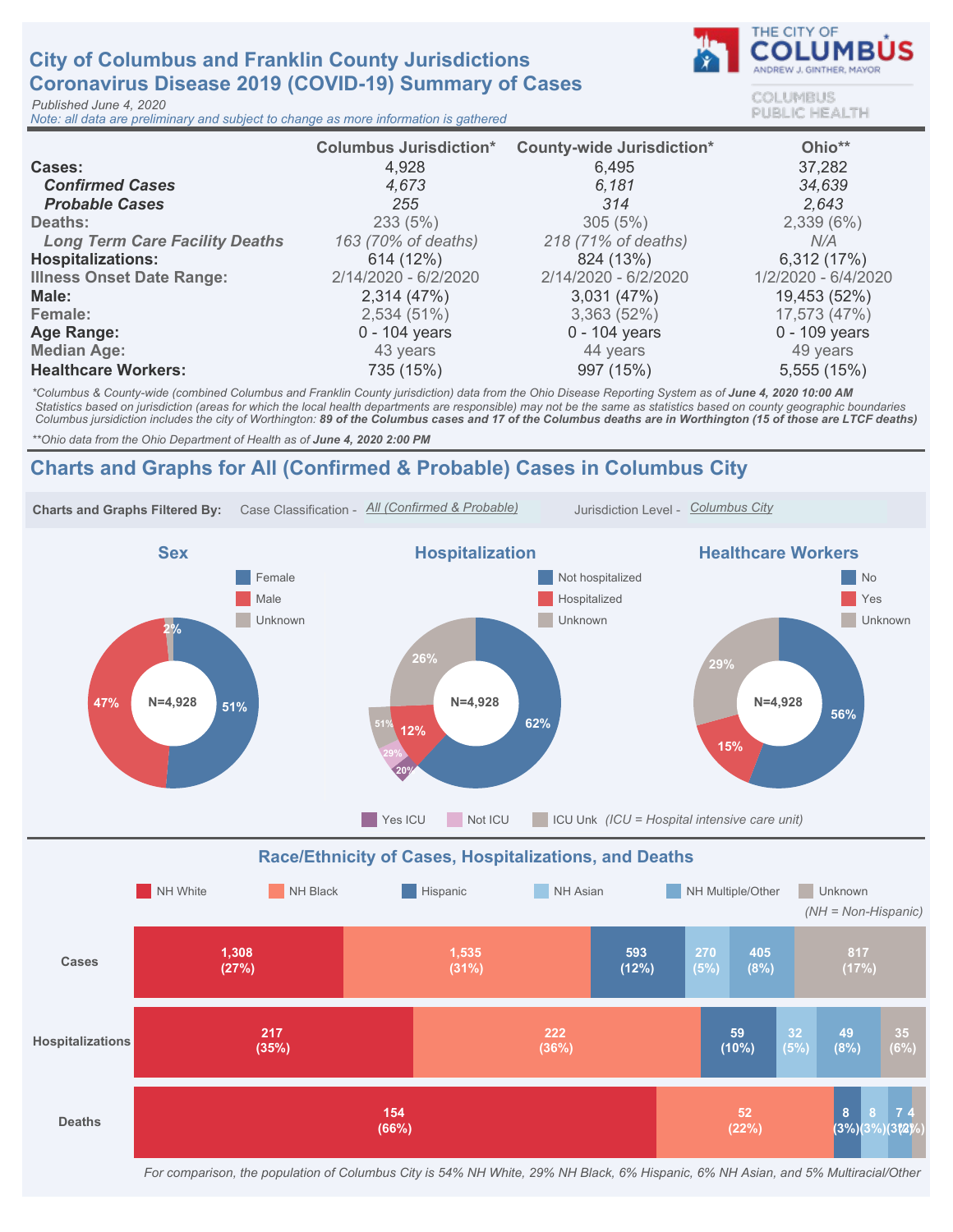# **City of Columbus and Franklin County Jurisdictions** Coronavirus Disease 2019 (COVID-19) Summary of Cases

(page 2) Published June 4, 2020

Note: all data are preliminary and subject to change as more information is gathered

THE CITY OF COLUMBUS PUBLIC HEALTH

Charts and Graphs Filtered By: Case Classification - All (Confirmed & Probable) Jurisdiction Level - Columbus City

#### Age of All (Confirmed & Probable) Cases in Columbus City (N=4,927\*)



#### Epi Curve: All (Confirmed & Probable) Cases in Columbus City by Onset Date (N=3,386\*\*)



### Newly-Reported All (Confirmed & Probable) Cases in Columbus City (N=4,912\*\*\*)



Note: As of 4/8/2020, probable cases of COVID-19 are reportable in addition to confirmed cases